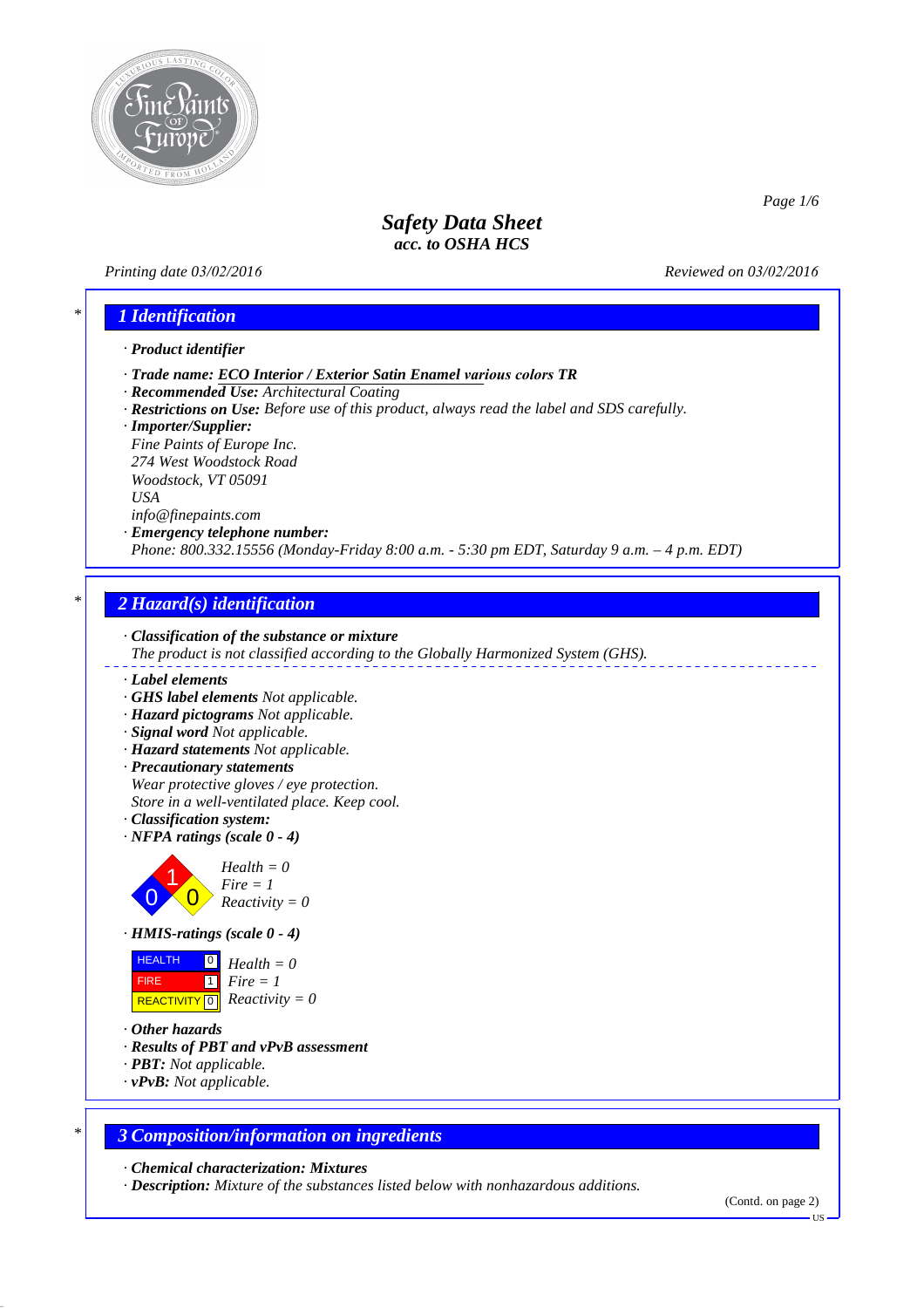*Printing date 03/02/2016 Reviewed on 03/02/2016*

*Trade name: ECO Interior / Exterior Satin Enamel various colors TR*

(Contd. of page 1)

*· Hazardous ingredients: Not applicable.*

# *\* 4 First-aid measures*

- *· Description of first aid measures*
- *· General information:*
- *No special measures required.*

*In all cases of doubt, or when symptoms persist, seek medical attention. Never give anything by mouth to an unconscious person or a person with cramps. If unconscious place in recovery position and seek medical advice.*

- *· After inhalation: Supply fresh air; consult doctor in case of complaints.*
- *· After skin contact: Generally the product does not irritate the skin.*
- *· After eye contact: Rinse opened eye for several minutes under running water.*
- *· After swallowing: If symptoms persist consult doctor.*
- *· Most important symptoms and effects, both acute and delayed No further relevant information available.*
- *· Indication of any immediate medical attention and special treatment needed No further relevant information available.*

#### *5 Fire-fighting measures*

- *· Extinguishing media*
- *· Suitable extinguishing agents:*

*CO2, extinguishing powder or water spray. Fight larger fires with water spray or alcohol resistant foam. Use fire fighting measures that suit the environment.*

- *· For safety reasons unsuitable extinguishing agents: Water with full jet*
- *· Special hazards arising from the substance or mixture In certain fire conditions, traces of other toxic gases cannot be excluded, e.g.: Carbon monoxide (CO)*
- *· Advice for firefighters*
- *· Protective equipment: Wear fully protective suit.*
- *· Additional information Collect contaminated fire fighting water separately. It must not enter the sewage system. Cool endangered receptacles with water spray.*

### *6 Accidental release measures*

- *· Personal precautions, protective equipment and emergency procedures Product forms slippery surface when combined with water.*
- *Use respiratory protective device against the effects of fumes/dust/aerosol.*
- *· Methods and material for containment and cleaning up:*

*Absorb with liquid-binding material (sand, diatomite, acid binders, universal binders, sawdust).*

- *· Reference to other sections*
- *See Section 7 for information on safe handling.*
- *See Section 8 for information on personal protection equipment.*

*See Section 13 for disposal information.*

# *\* 7 Handling and storage*

- *· Handling:*
- *· Precautions for safe handling*
- *No special measures required.*
- *Use only in well ventilated areas.*
- *· Information about protection against explosions and fires: No special measures required.*

(Contd. on page 3)

US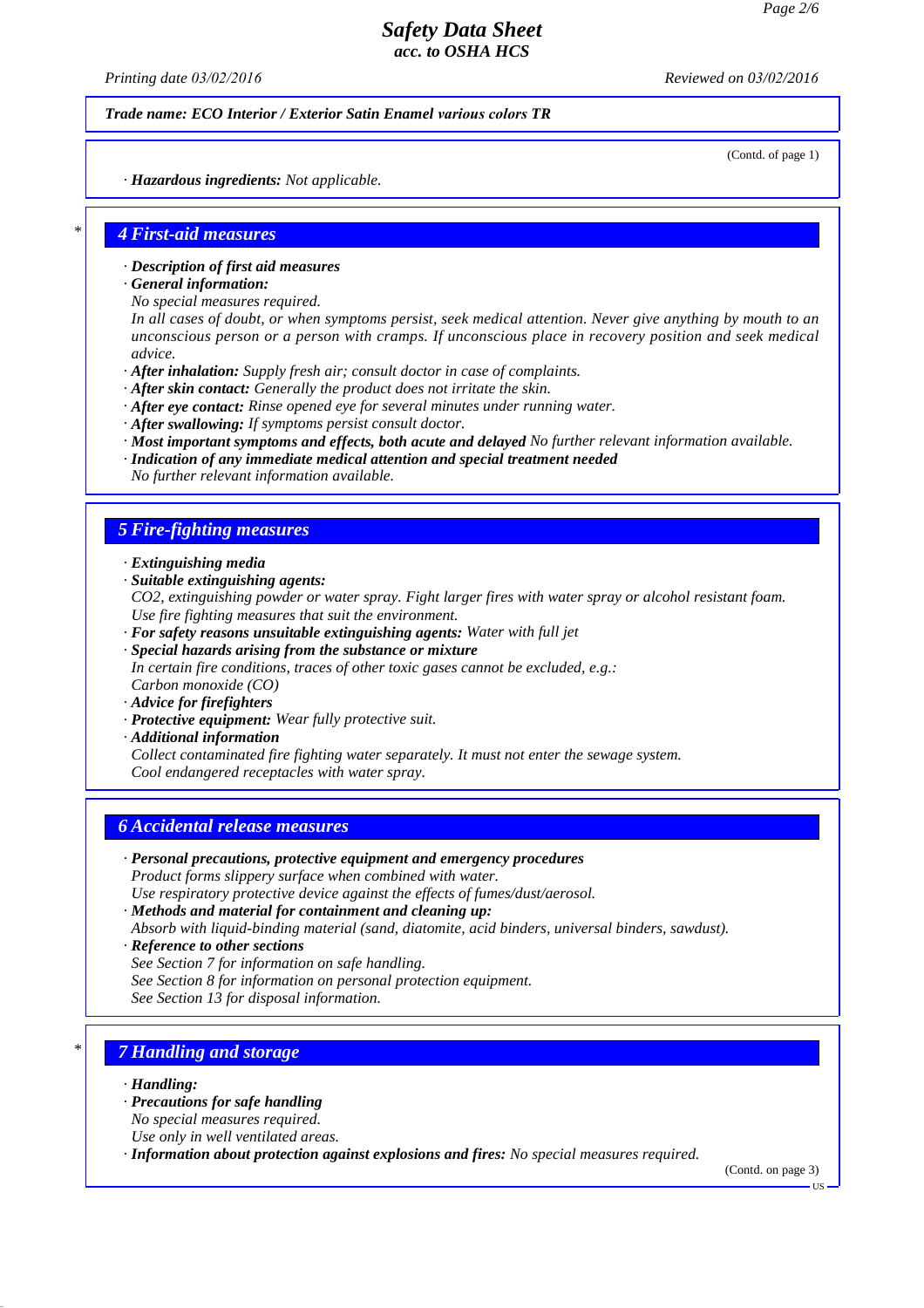*Printing date 03/02/2016 Reviewed on 03/02/2016*

#### *Trade name: ECO Interior / Exterior Satin Enamel various colors TR*

(Contd. of page 2)

- *· Conditions for safe storage, including any incompatibilities*
- *· Storage:*
- *· Requirements to be met by storerooms and receptacles: Store in a cool location.*
- *· Information about storage in one common storage facility:*
- *Do not store together with oxidizing and acidic materials. · Further information about storage conditions:*
- *Protect from frost. Store in dry conditions.*

#### *\* 8 Exposure controls/personal protection*

#### *· Control parameters*

*· Components with limit values that require monitoring at the workplace:*

*The product does not contain any relevant quantities of materials with critical values that have to be monitored at the workplace.*

- *· Exposure controls*
- *· Personal protective equipment:*
- *· General protective and hygienic measures:*
- *The usual precautionary measures for handling chemicals should be followed.*
- *· Protection of hands:*

*Use of nitrile rubber (NBR) gloves or equivalent is recommended. Protective gloves should be inspected before each use to ensure that they are not torn, punctured, or made ineffective in any way. A visual inspection will help detect cuts or tears. Any gloves with impaired protective ability should be discarded and replaced.*

*· Selection and penetration time of glove material:*

*The selection of suitable gloves does not only depend on the material, and their quality varies from manufacturer to manufacturer. As this product is a mixture of several substances, the resistance of the glove material should be checked prior to use. Consult with the manufacturer of the selected gloves on break through time and do not use the selected gloves beyond the break through time.*

*· Eye protection: Use of protective eyewear is recommended.*

### *\* 9 Physical and chemical properties*

| · Information on basic physical and chemical properties                                                   |                                               |                    |
|-----------------------------------------------------------------------------------------------------------|-----------------------------------------------|--------------------|
| <b>General Information</b><br>$\cdot$ Appearance:                                                         |                                               |                    |
| Form:                                                                                                     | Fluid                                         |                    |
| Color:                                                                                                    | According to product specification            |                    |
| $\cdot$ Odor:                                                                                             | Typical paint odour                           |                    |
| · Odour threshold:                                                                                        | Not determined.                               |                    |
| $\cdot$ pH-value at 20 $\textdegree$ C (68 $\textdegree$ F):                                              | 7.5                                           |                    |
| $\cdot$ Change in condition<br><b>Melting point/Melting range:</b><br><b>Boiling point/Boiling range:</b> | Undetermined.<br>100 °C (212 °F)              |                    |
| $\cdot$ Flash point:                                                                                      | > 100 °C (> 212 °F)                           |                    |
| · Flammability (solid, gaseous):                                                                          | Not applicable.                               |                    |
| · Ignition temperature:                                                                                   |                                               |                    |
| Decomposition temperature:                                                                                | Not determined.                               |                    |
| $\cdot$ Auto igniting:                                                                                    | <i>Product is not selfigniting.</i>           |                    |
| · Danger of explosion:                                                                                    | Product does not present an explosion hazard. |                    |
|                                                                                                           |                                               | (Contd. on page 4) |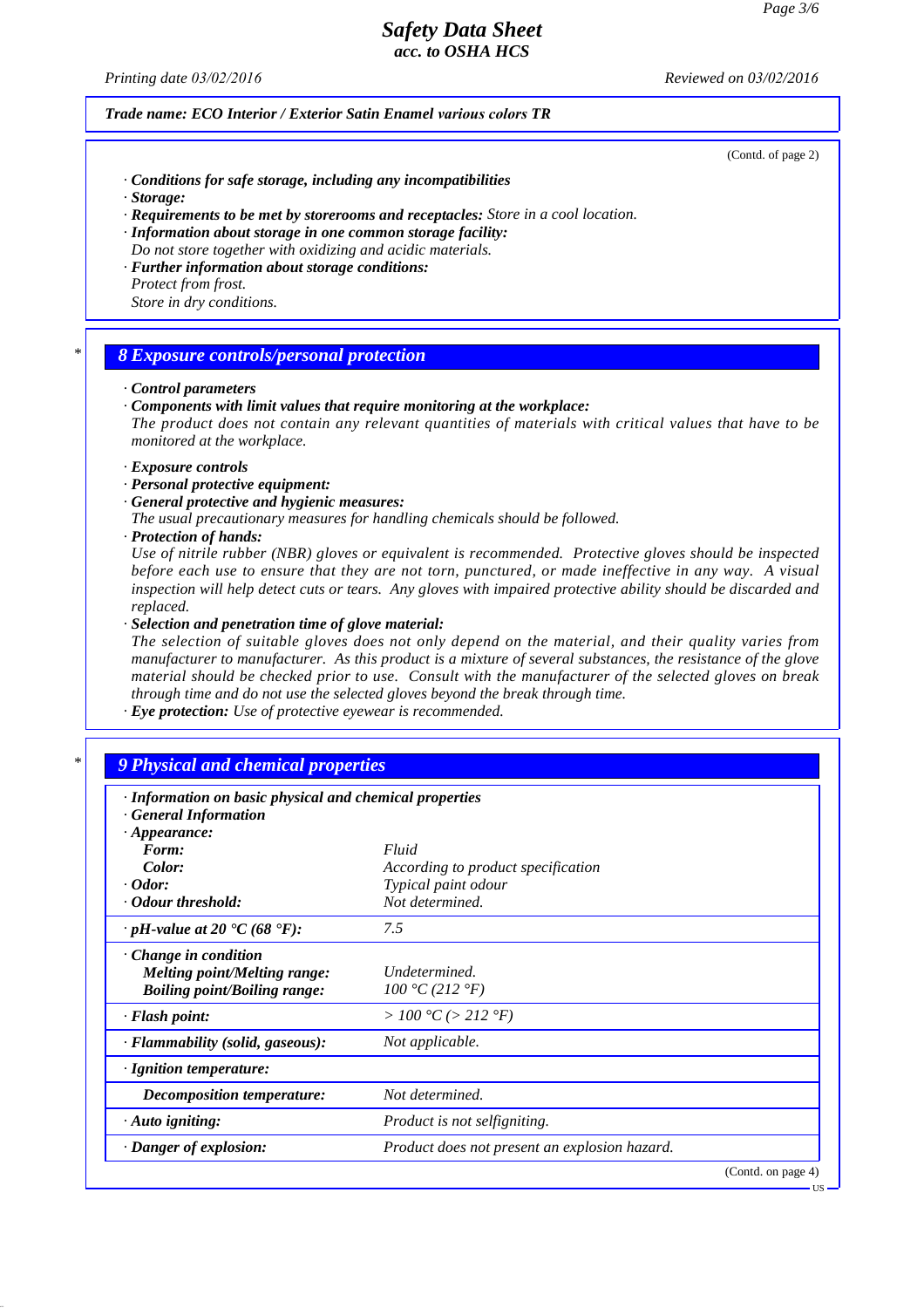*Printing date 03/02/2016 Reviewed on 03/02/2016*

#### *Trade name: ECO Interior / Exterior Satin Enamel various colors TR*

|                                                              | (Contd. of page 3)                         |
|--------------------------------------------------------------|--------------------------------------------|
| <b>Explosion limits:</b>                                     |                                            |
| Lower:                                                       | Not determined.                            |
| <b>Upper:</b>                                                | Not determined.                            |
| $\cdot$ Vapor pressure at 20 °C (68 °F):                     | 23 hPa $(17 \, \text{mm Hg})$              |
| $\cdot$ Density at 20 $\cdot$ C (68 $\cdot$ F):              | 1.03 $g/cm^3$ (8.595 lbs/gal)              |
| · Relative density                                           | Not determined.                            |
| · Vapour density                                             | Not determined.                            |
| $\cdot$ Evaporation rate                                     | Not determined.                            |
| $\cdot$ Solubility in / Miscibility with                     |                                            |
| Water:                                                       | Not miscible or difficult to mix.          |
| · Partition coefficient (n-octanol/water): Not determined.   |                                            |
| $\cdot$ Viscosity:                                           |                                            |
| Dynamic:                                                     | Not determined.                            |
| Kinematic:                                                   | Not determined.                            |
| Viscosity $KU(20 \text{ }^{\circ}C/68 \text{ }^{\circ}F)$    | 103 KU                                     |
| Flow time ISO 6 Cup(23 $\textdegree$ C/73.4 $\textdegree$ F) | >60 s                                      |
| $\cdot$ Other information                                    | No further relevant information available. |

### *\* 10 Stability and reactivity*

- *· Reactivity Not reactive*
- *· Chemical stability Stable at room temperature*
- *· Thermal decomposition / conditions to be avoided: No decomposition if used according to specifications.*
- *· Possibility of hazardous reactions No dangerous reactions known.*
- *· Conditions to avoid No further relevant information available.*
- *· Incompatible materials: No further relevant information available.*
- *· Hazardous decomposition products: No dangerous decomposition products known.*

# *\* 11 Toxicological information*

- *· Information on toxicological effects*
- *· Acute toxicity:*
- *· Primary irritant effect:*
- *· on the skin: No irritant effect.*
- *· on the eye: No irritating effect.*
- *· Sensitization: No sensitizing effects known.*
- *· Additional toxicological information:*

*The product is not subject to classification according to internally approved calculation methods for preparations:*

*When used and handled according to specifications, the product does not have any harmful effects according to our experience and the information provided to us.*

#### *· Carcinogenic categories*

*· IARC (International Agency for Research on Cancer)*

*None of the ingredients is listed.*

## *· NTP (National Toxicology Program)*

*None of the ingredients is listed.*

*· OSHA-Ca (Occupational Safety & Health Administration)*

*None of the ingredients is listed.*

(Contd. on page 5)

US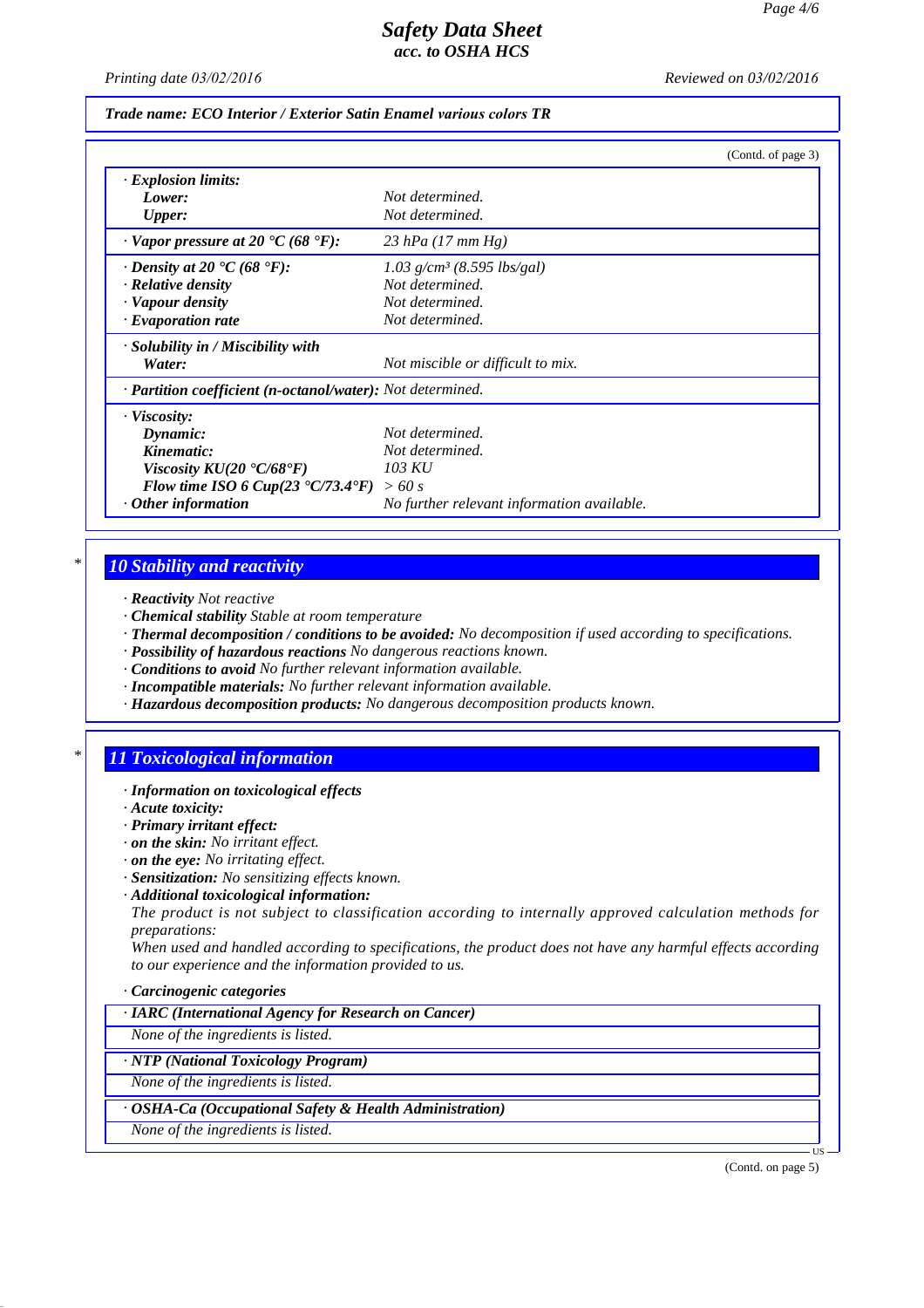*Printing date 03/02/2016 Reviewed on 03/02/2016*

*Trade name: ECO Interior / Exterior Satin Enamel various colors TR*

(Contd. of page 4)

# *\* 12 Ecological information*

*No information available.*

## *\* 13 Disposal considerations*

*Dispose of in accordance with local, state, and national regulations.*

| <b>14 Transport information</b>                                                     |                 |  |
|-------------------------------------------------------------------------------------|-----------------|--|
| $\cdot$ UN-Number<br>· DOT, ADN, IMDG, IATA                                         | not regulated   |  |
| $\cdot$ UN proper shipping name<br>· DOT, ADN, IMDG, IATA                           | not regulated   |  |
| $\cdot$ Transport hazard class(es)                                                  |                 |  |
| · DOT, ADN, IMDG, IATA                                                              |                 |  |
| · Class                                                                             | not regulated   |  |
| · Packing group<br>· DOT, IMDG, IATA                                                | not regulated   |  |
| · Environmental hazards:                                                            |                 |  |
| $\cdot$ Marine pollutant:                                                           | $N_{O}$         |  |
| · Special precautions for user                                                      | Not applicable. |  |
| · Transport in bulk according to Annex II of<br><b>MARPOL73/78 and the IBC Code</b> | Not applicable. |  |

# *\* 15 Regulatory information*

*· Safety, health and environmental regulations/legislation specific for the substance or mixture · Sara*

*· Section 355 (extremely hazardous substances):*

*None of the ingredients is listed.*

*· Section 313 (Specific toxic chemical listings):*

*Some ingredients are listed, consult supplier.*

*· TSCA (Toxic Substances Control Act):*

*All ingredients are listed.*

*· Proposition 65*

*· Chemicals known to cause cancer:*

*None of the ingredients is listed.*

#### *\* 16 Other information*

*This information describes exclusively the safety requirements of the mentioned product and is based on our present knowledge. The information is intended to give you advice about safe handling during i.e. storage, processing, transport and disposal. However, this shall not constitute a guarantee for any specific product features and shall not establish a legally valid contractual relationship.*

*Exclusive U.S. Importer: Fine Paints of Europe, Inc. Woodstock, VT. Manufactured by Wijzonol Bouwverven International B.V. in Zwolle, Netherlands.*

(Contd. on page 6)

**TIS**